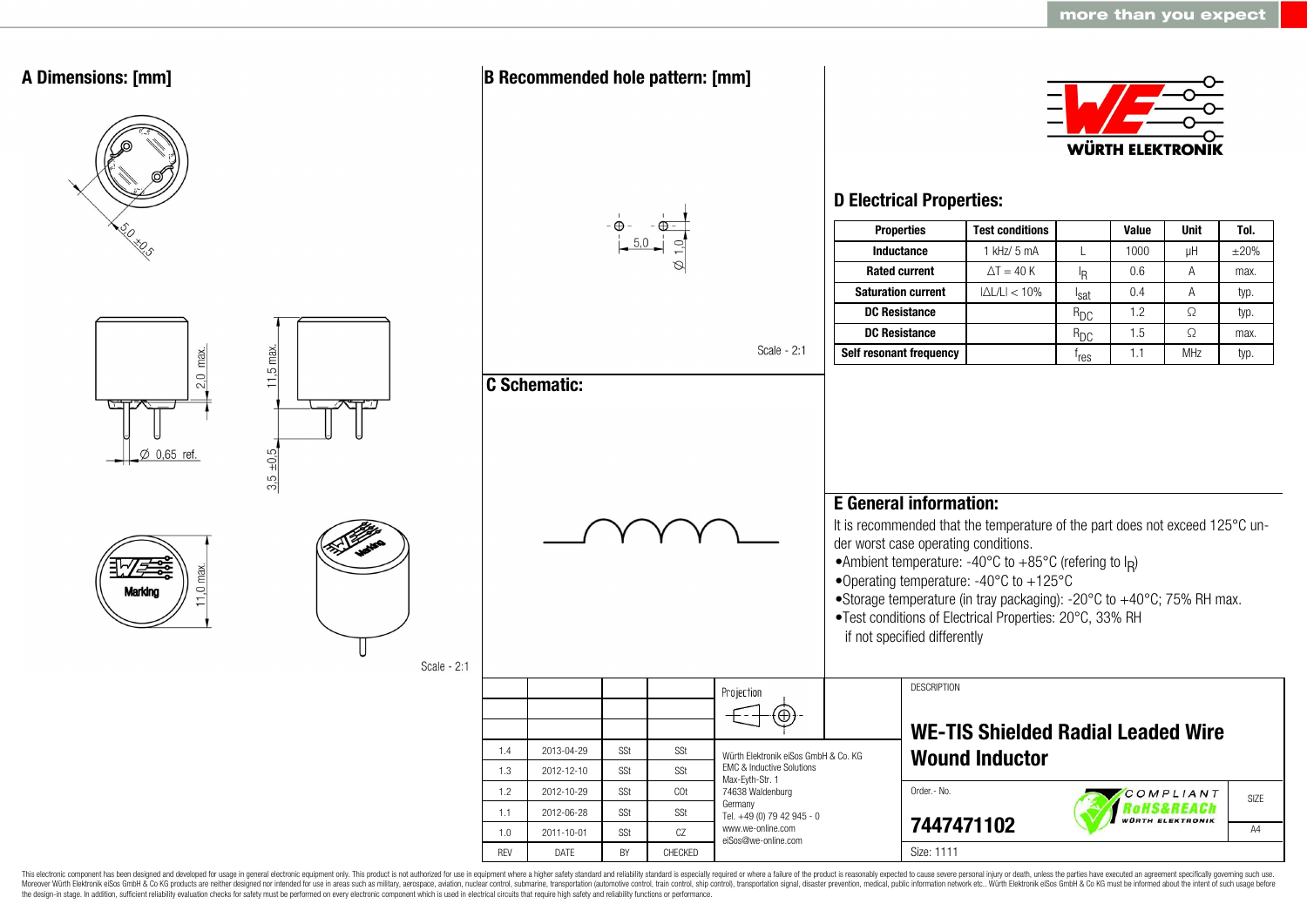

# **F Typical Inductance vs. Current Characteristics:**



|            |                  |            |                | Projection                                                                                      |  | <b>DESCRIPTION</b>    |                                                 |                   |
|------------|------------------|------------|----------------|-------------------------------------------------------------------------------------------------|--|-----------------------|-------------------------------------------------|-------------------|
|            |                  |            |                | $\circledast$                                                                                   |  |                       |                                                 |                   |
|            |                  |            |                |                                                                                                 |  |                       | <b>WE-TIS Shielded Radial Leaded Wire</b>       |                   |
| 1.4        | 2013-04-29       | SSt        | SSt            | Würth Elektronik eiSos GmbH & Co. KG<br><b>EMC &amp; Inductive Solutions</b><br>Max-Eyth-Str. 1 |  | <b>Wound Inductor</b> |                                                 |                   |
| 1.3        | 2012-12-10       | SSt        | SSt            |                                                                                                 |  |                       |                                                 |                   |
| 1.2        | 2012-10-29       | SSt        | COt            | 74638 Waldenburg<br>Germany<br>Tel. +49 (0) 79 42 945 - 0                                       |  | Order .- No.          | COMPLIANT                                       | SI <sub>7</sub> F |
| 1.1        | 2012-06-28       | SSt        | SSt            |                                                                                                 |  |                       | <b>OHS&amp;REACh</b><br><b>WÜRTH ELEKTRONIK</b> |                   |
| 1.0        | $2011 - 10 - 01$ | <b>SSt</b> | CZ             | www.we-online.com<br>eiSos@we-online.com                                                        |  | 7447471102            |                                                 | A4                |
| <b>RFV</b> | DATF             | <b>BY</b>  | <b>CHECKED</b> |                                                                                                 |  | Size: 1111            |                                                 |                   |

This electronic component has been designed and developed for usage in general electronic equipment only. This product is not authorized for use in equipment where a higher safety standard and reliability standard is espec Moreover Würth Elektronik eiSos GmbH & Co KG products are neither designed nor intended for use in areas such as military, aerospace, aviation, nuclear control, submarine, transportation (automotive control), stain control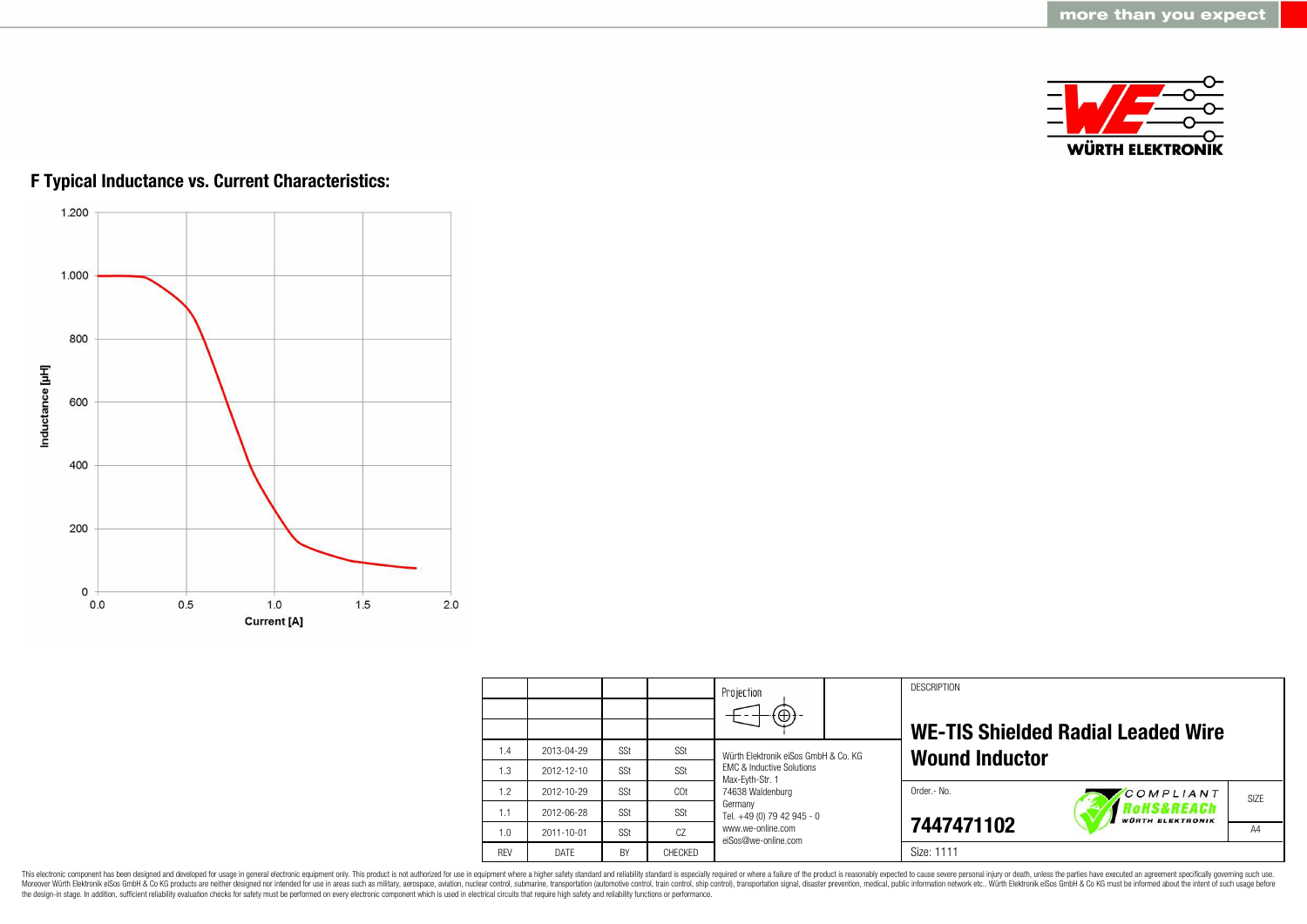

This electronic component has been designed and developed for usage in general electronic equipment only. This product is not authorized for use in equipment where a higher safety standard and reliability standard and reli Moreover Würth Elektronik eiSos GmbH & Co KG products are neither designed nor intended for use in areas such as military, aerospace, aviation, nuclear control, submarine, transportation (automotive control, ship control), the design-in stage. In addition, sufficient reliability evaluation checks for safety must be performed on every electronic component which is used in electrical circuits that require high safety and reliability functions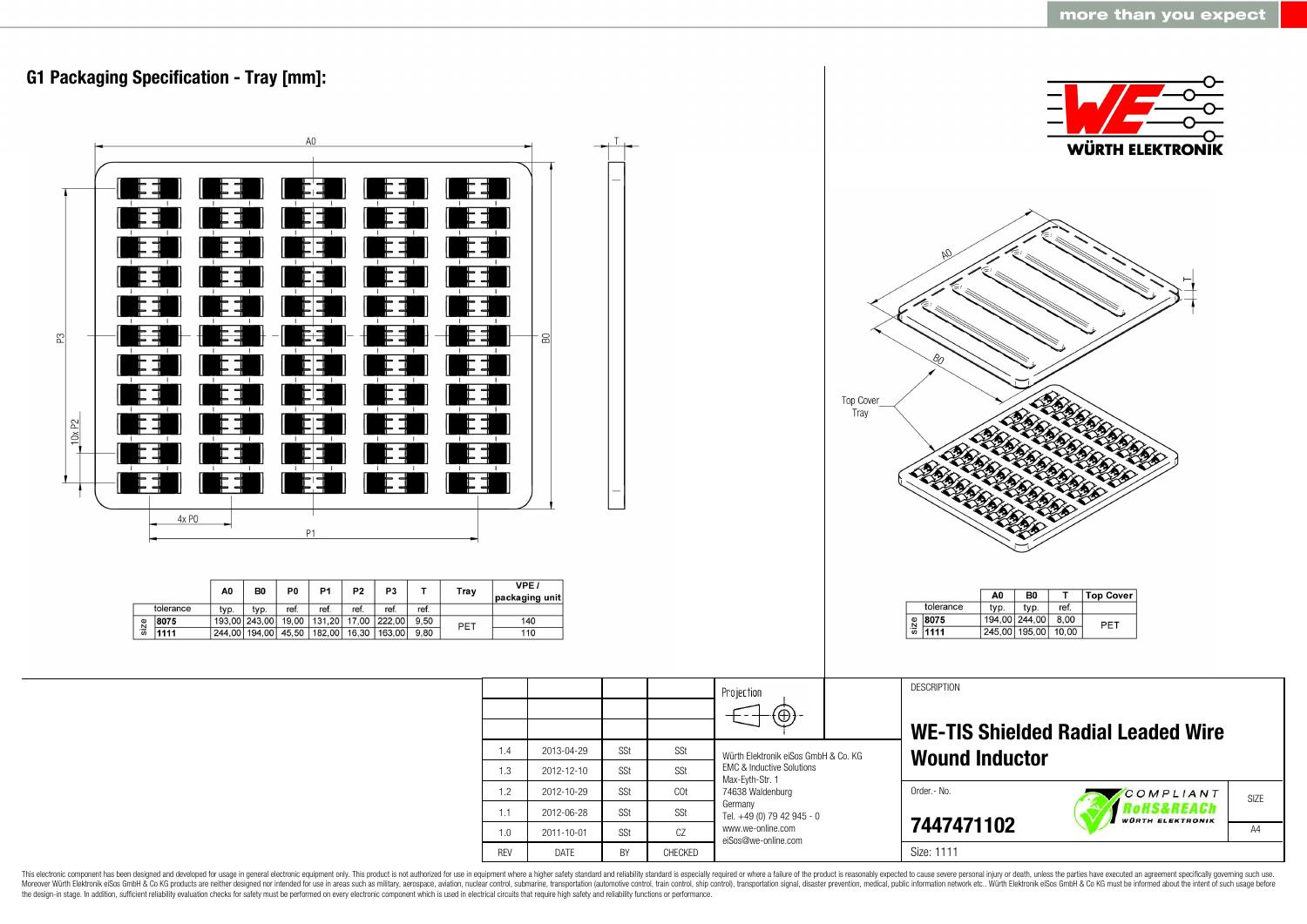# **H Soldering Specifications:**



# **H4: Classification Wave Soldering Profile: H5: Classification Wave Profile**



continuous black line - typical temperature procedure ------ interrupted blue line - min temperature procedure ------ interrupted red line - max temperature procedure

| <b>Profile Feature</b>                                                                                                                                                                          | <b>Pb-Free Assembly</b>                                             | <b>Sn-Pb Assembly</b>                                               |
|-------------------------------------------------------------------------------------------------------------------------------------------------------------------------------------------------|---------------------------------------------------------------------|---------------------------------------------------------------------|
| Preheat<br>- Temperature Min (T <sub>smin</sub> )<br>- Temperature Typical (T <sub>stypical</sub> )<br>- Temperature Max (T <sub>smax</sub> )<br>- Time $(t_s)$ from $(T_{smin}$ to $T_{smax})$ | $100^{\circ}$ C<br>$120^{\circ}$ C<br>$130^{\circ}$ C<br>70 seconds | $100^{\circ}$ C<br>$120^{\circ}$ C<br>$130^{\circ}$ C<br>70 seconds |
| $\triangle$ preheat to max Temperature                                                                                                                                                          | $150^{\circ}$ C max.                                                | $150^{\circ}$ C max.                                                |
| Peak temperature $(T_n)$                                                                                                                                                                        | $250^{\circ}$ C - 260 $^{\circ}$ C                                  | $235^{\circ}$ C - 260 $^{\circ}$ C                                  |
| Time of actual peak temperature $(t_n)$                                                                                                                                                         | max. 10 seconds<br>max. 5 second each wave                          | max. 10 seconds<br>max. 5 second each wave                          |
| Ramp-down rate<br>- Min<br>- Typical<br>- Max                                                                                                                                                   | $\sim$ 2 K/s<br>$\sim$ 3.5 K/s<br>$\sim$ 5 K/s                      | $\sim$ 2 K/s<br>$~\sim$ 3.5 K/s<br>$~5$ K/s                         |
| Time $25^{\circ}$ C to $25^{\circ}$ C                                                                                                                                                           | 4 minutes                                                           | 4 minutes                                                           |

refer to EN 61760-1:2006

|            |                  |     |         | Projection<br>$\circledast$                             | <b>DESCRIPTION</b><br><b>WE-TIS Shielded Radial Leaded Wire</b> |  |  |  |
|------------|------------------|-----|---------|---------------------------------------------------------|-----------------------------------------------------------------|--|--|--|
| 1.4        | 2013-04-29       | SSt | SSt     | Würth Flektronik eiSos GmbH & Co. KG                    | <b>Wound Inductor</b>                                           |  |  |  |
| 1.3        | $2012 - 12 - 10$ | SSt | SSt     | <b>EMC &amp; Inductive Solutions</b><br>Max-Eyth-Str. 1 |                                                                 |  |  |  |
| 1.2        | 2012-10-29       | SSt | COt     | 74638 Waldenburg                                        | Order.- No.<br>COMPLIANT<br>SIZE                                |  |  |  |
| 1.1        | 2012-06-28       | SSt | SSt     | Germany<br>Tel. +49 (0) 79 42 945 - 0                   | Rohs&REACh<br><b>WÜRTH ELEKTRONIK</b>                           |  |  |  |
| 1.0        | 2011-10-01       | SSt | CZ      | www.we-online.com<br>eiSos@we-online.com                | 7447471102<br>A4                                                |  |  |  |
| <b>REV</b> | DATE             | BY  | CHECKED |                                                         | Size: 1111                                                      |  |  |  |

This electronic component has been designed and developed for usage in general electronic equipment only. This product is not authorized for use in equipment where a higher safety standard and reliability standard and reli Moreover Würth Elektronik eiSos GmbH & Co KG products are neither designed nor intended for use in areas such as military, aerospace, aviation, nuclear control, submarine, transportation (automotive control), stain control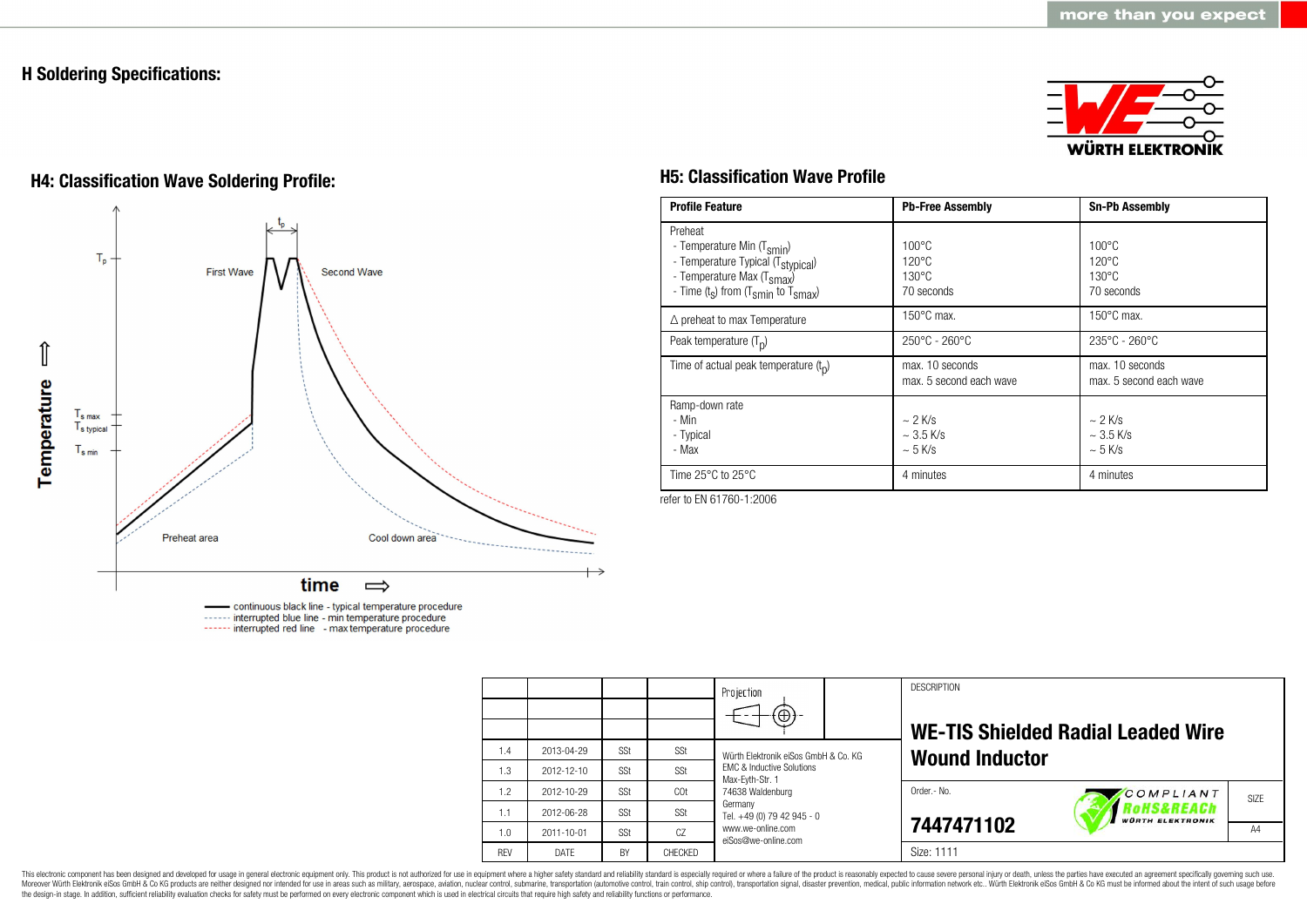# **I Cautions and Warnings:**

## **The following conditions apply to all goods within the product series of WE-TIS of Würth Elektronik eiSos GmbH & Co. KG:**

## **General:**

All recommendations according to the general technical specifications of the data-sheet have to be complied with.

The disposal and operation of the product within ambient conditions which probably alloy or harm the wire isolation has to be avoided.

If the product is potted in customer applications, the potting material might shrink during and after hardening. Accordingly to this the product is exposed to the pressure of the potting material with the effect that the core, wire and termination is possibly damaged by this pressure and so the electrical as well as the mechanical characteristics are endanger to be affected. After the potting material is cured, the core, wire and termination of the product have to be checked if any reduced electrical or mechanical functions or destructions have occurred.

The responsibility for the applicability of customer specific products and use in a particular customer design is always within the authority of the customer. All technical specifications for standard products do also apply for customer specific products.

Cleaning agents that are used to clean application might damage or change the characteristics of the component, body, pins or termination.

Direct mechanical impact to the product shall be prevented as the ferrite material of the core could flake or in the worst case it could break.

## **Product specific:**

Follow all instructions mentioned in the datasheet, especially:

- •The solder profile has to be complied with according to the technical wave soldering specification, otherwise no warranty will be sustained.
- •All products shall be used before the end of the period of 12 months based on the product date-code, if not a 100% solderability can´t be warranted.

•Violation of the technical product specifications such as exceeding the nominal rated current will result in the loss of warranty.

•Strong force and high accelerations of the component size 1111 might have the effect of damage the electrical connection or to harm the circuit board due to the heavy weight of the component. These damages will result in the loss of warranty.



|            |            |     |         | Projection<br>$\circledast$                                                                                                                                      |             | <b>DESCRIPTION</b>    | <b>WE-TIS Shielded Radial Leaded Wire</b> |    |
|------------|------------|-----|---------|------------------------------------------------------------------------------------------------------------------------------------------------------------------|-------------|-----------------------|-------------------------------------------|----|
| 1.4        | 2013-04-29 | SSt | SSt     | Würth Flektronik eiSos GmbH & Co. KG                                                                                                                             |             | <b>Wound Inductor</b> |                                           |    |
| 1.3        | 2012-12-10 | SSt | SSt     | <b>EMC &amp; Inductive Solutions</b><br>Max-Eyth-Str. 1<br>74638 Waldenburg<br>Germany<br>Tel. +49 (0) 79 42 945 - 0<br>www.we-online.com<br>eiSos@we-online.com |             |                       |                                           |    |
| 1.2        | 2012-10-29 | SSt | COt     |                                                                                                                                                                  | Order.- No. | COMPLIANT             | SI <sub>7</sub> F                         |    |
| 1.1        | 2012-06-28 | SSt | SSt     |                                                                                                                                                                  |             |                       | oHS&REACh<br><b>WÜRTH ELEKTRONIK</b>      |    |
| 1.0        | 2011-10-01 | SSt | CZ      |                                                                                                                                                                  |             | 7447471102            |                                           | A4 |
| <b>RFV</b> | DATE       | BY  | CHECKED |                                                                                                                                                                  |             | Size: 1111            |                                           |    |

This electronic component has been designed and developed for usage in general electronic equipment only. This product is not authorized for use in equipment where a higher safety standard and reliability standard is espec Moreover Würth Elektronik eiSos GmbH & Co KG products are neither designed nor intended for use in areas such as military, aerospace, aviation, nuclear control, submarine, transportation (automotive control), tain control) the design-in stage. In addition, sufficient reliability evaluation checks for safety must be performed on every electronic component which is used in electrical circuits that require high safety and reliability functions